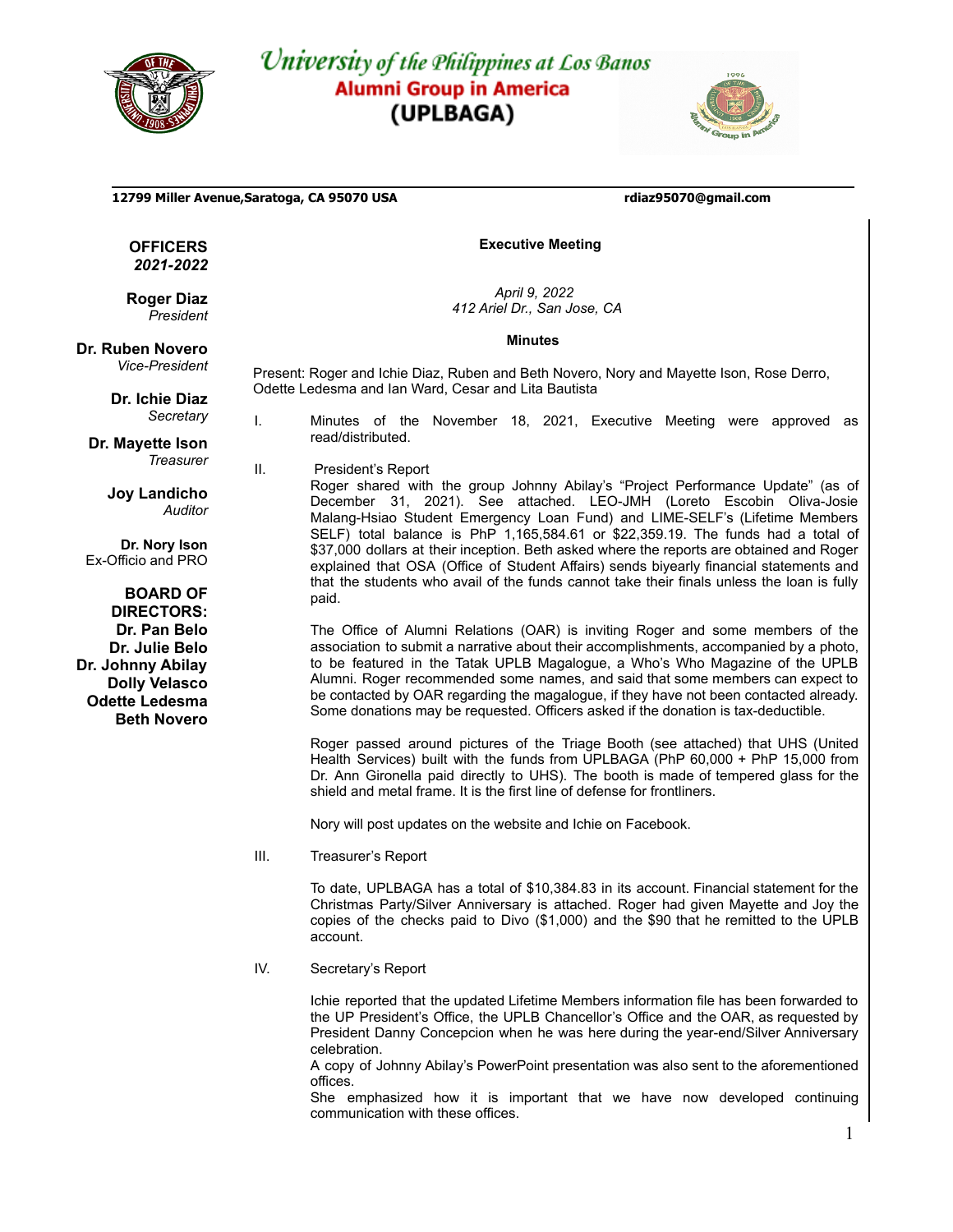V. PRO's Report

Nory stated that the Membership Form can be accessed/copied/downloaded from the website (uplbaga.org). The completed form and check are then mailed to Mayette.

He walked us through the site. The Activities page links to the Facebook page (@uplbaga). Officers and members can be contacted through the email group addresses. Other pages are password protected.

Ichie added that the Membership Form cannot be pasted through the iPad.

## VI. Debrief/Evaluation of the Christmas Party/Silver Anniversary Celebration

Roger apologized that the debrief/evaluation was not done immediately after the event. The undertaking was overwhelming we needed some time to recover. Roger told the story about the Silver Anniversary strawberry/macha full cake from Clover Bakery that slid off his hands and got ruined.

He thanked everybody for stepping up for the success of the event. Ichie pointed to Ruben and Beth for carrying through their hosting tasks incredibly well.

Considering that the preparation was time-constrained because of the small window before another covid surge, there were a lot of positive feedbacks from the attendees, Ichie commented. Mayette said that we almost did not go through with it because of the uncertainty with the covid surge.

Everybody exclaimed how the actual appearance of President Danny Concepcion was a pleasant surprise. Roger did not know until the night before that President DaniCon would be able to grace the occasion and then he was held up in traffic and arrived very late but gave a very informative speech.

Mayette and Julie recommended having a contract with services so that there are no surprises. Mayette was shocked with the 15% surcharge (tip) by Pinoy Handaan that was not disclosed previous to the occasion. Mayette asked Roger to write the check for \$1,000 as payment to Divo, the singer, because Roger received cash/Venmo/check payments which were not yet deposited to the UPLBAGA account at that time.

Ichie stated that she missed to provide name tags to the participants and to get their information that could potentially be used for recruitment. Johnny made this observation during the event.

Beth suggested a bigger venue in the future when uncertainty due to covid is no longer a consideration when planning events.

Some officers expressed preference for karaoke than paying entertainers. Roger replied that he needed to make sure that it would be a successful evening, not fearing that the night would drag on. We were expecting the President of UP and the guests paid for the event. Officers also complained that Divo came late and sang only a few songs. Ichie explained that just like the UP President, he was held up in traffic. In the future, when the uncertainty due to covid is not a consideration anymore, tickets will be issued to guests.

VII. Picnic/Recruitment

Nory stated that the website and Facebook, as well as Johnny Abilay's PowerPoint presentation,

are powerful tools that can be used for recruitment because they contain most of the information about the organization.

Some of the venues suggested for the picnic are in Foster City, Fremont, etc. Everyone is expected to do research on the venues and e-mail Ichie the details. The venue and date will be finalized in the next Zoom meeting tbd.

Beth, Ruben and Roger mentioned potential members that can be recruited. It was emphasized that membership is now open to friends and that the membership fee for Lifetime Members remains to be \$150. There was some discussion about an annual \$20 fee. Rose recalled the charters, the one in Texas for example. Ichie mentioned that the provision for the charters is in the old constitution.

## VIII. UPLBAGA Plaque

Budit's (Flor Cruz) nephew has the contact for the plaque maker. The list of Lifetime Members on the plaque needs to be updated. Johnny, who is vacationing in the Philippines, maybe able to contact Budit's nephew and determine where in OAR it can be hung and if we need to have one made for UHS as well.

IX. Historian and 2 Vacant Board Positions